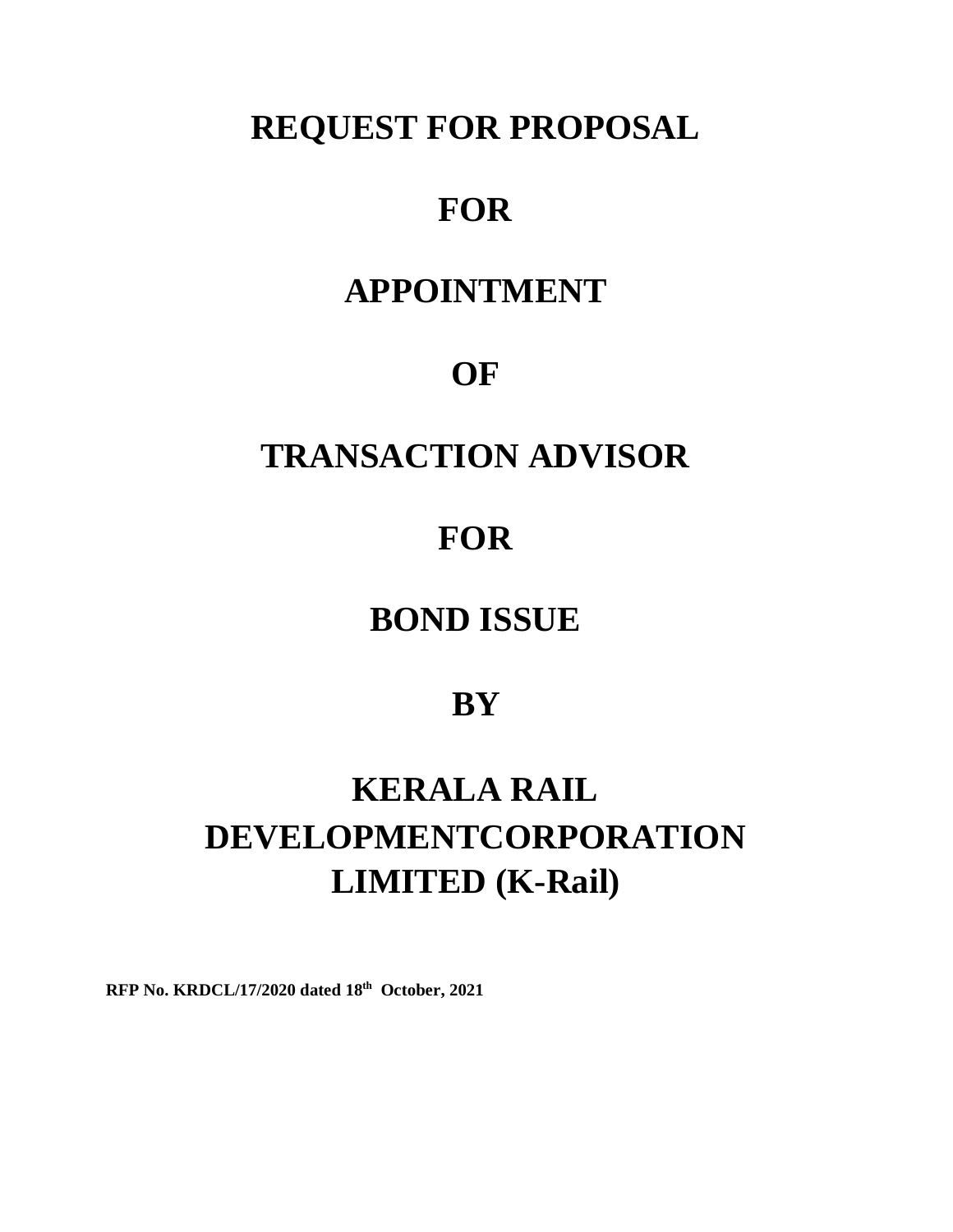#### **Request for Proposal for appointment of Transaction Advisor for bond issue by Kerala Rail Development Corporation Limited**

### **1. Background:**

Kerala Rail Development Corporation Limited (K-Rail) is a Joint Venture company of Government of Kerala and Ministry of Railways for the Infrastructure Development of Railways in Kerala. The company was incorporated on 3 January 2017.

K-Rail undertakes Project development works for an identified basket of Projects, which will inter-alia include surveys, preparation of Detailed Project Report (DPR) and getting requisite approvals, processing for sanctioning of identified Projects and implementation of the sanctioned Project.

The various projects include:

- 1) SilverLine (Semi High-Speed Rail) from Thiruvananthapuram to Kasaragod
- 2) Thalassery-Mysore New Broad-Guage Line
- 3) Nilambur Nanjangud Rail Project
- 4) Ernakulam Marshalling Yard
- 5) Angamaly-Sabari Rail Project
- 6) Re development of abandoned old Ernakulam Railway Station near High Court as a major hub in the fast-developing Kochi city
- **2.** K-Rail wishes to appoint transaction advisor for a period of one year who shall assist in the process of raising of funds through bonds to execute project namely SilverLine (Semi High-Speed Rail) from Thiruvananthapuram to Kasaragod having the total project cost of Rs.63,941 Crores.

#### **3. Scope of work:**

The broad scope of work covers the following, (but not limited to)

- **a)** Detailed financial analysis including assessing cash flows of the SilverLine project to evaluate the timing of the issuance and redemption of the bonds
- **b)** Structuring of the bond issue with an objective to increase marketability of the product, creating optimum value for both issuer and investor, keeping in consideration variables such as ALM profile suitable to present cash flows, investor appetite, macro and micro economic factors etc.
- **c)** Advice on various aspects of bond issue in line with latest SEBI Bond issue regulations
- **d)** Assisting K-Rail in appointment of various intermediaries for proposed bond issue including Registrar, trustee, depositories, credit rating agencies, R & T agencies etc.
- **e)** Advice to K-Rail in formation of suitable borrowing structure for proposed bond issue
- **f)** Assistance to K-Rail in documentation regarding proposed fund raising.
- **g)** Advising issuer on timing of issuance for efficient price discovery.
- **h)** Provide assistance in Preparation and Finalization of Offer Document in compliance of Regulatory Guidelines.
- **i)** Assist in getting in principal listing approval from Stock Exchange NSE &/OR BSE.
- **j**) Assistance for entering in agreement with BSE  $\&$ /or NSE for Electronic Bidding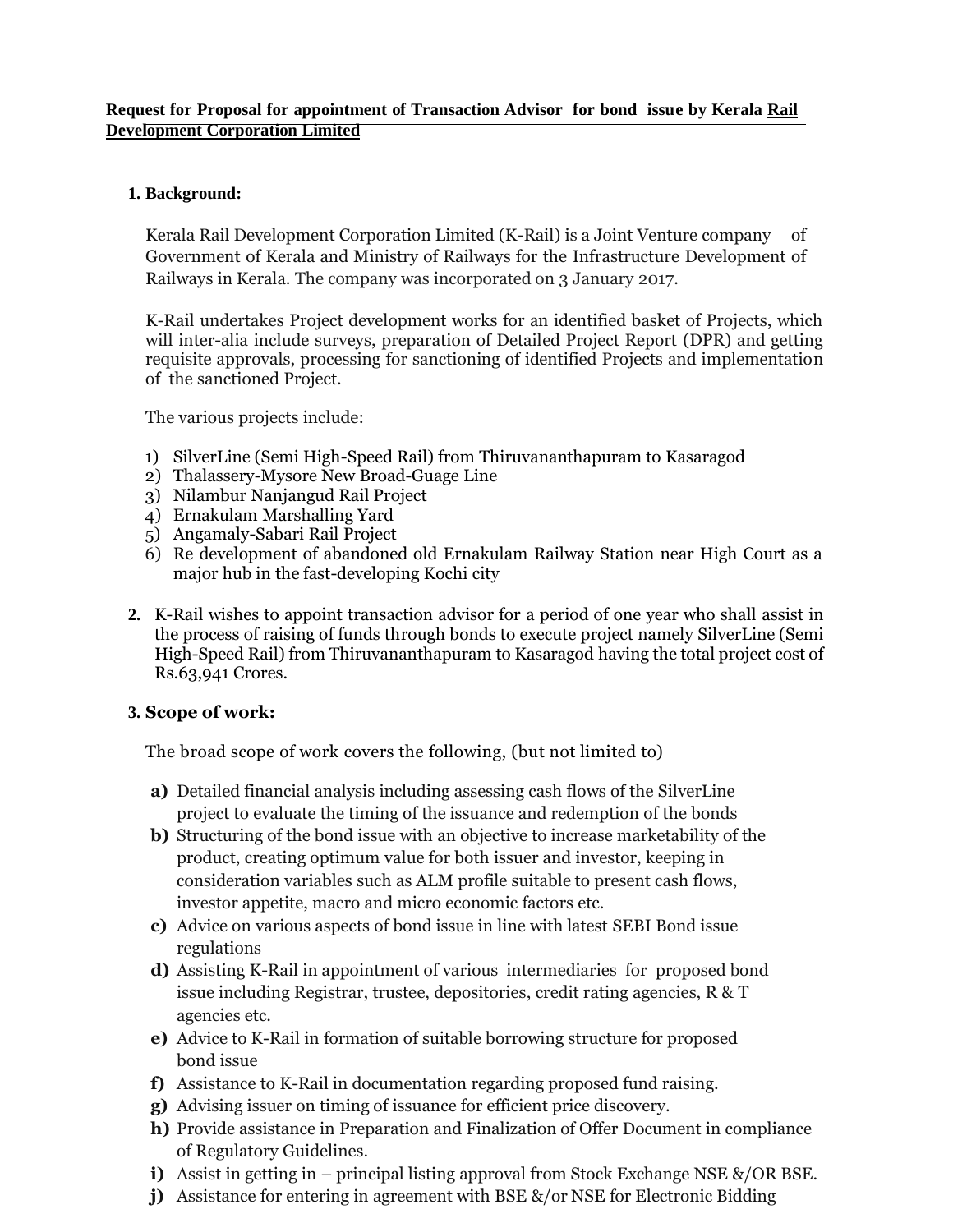Platform.

- **k)** Assistance in setting up of Issue on EBP Platform and Bid Process Management, as per discretion of issuer and with resolution of any conflict of interest.
- **l)** Assistance in preparation of Master Creation Forms for creating ISIN from Depository NSDL &/or CDSL. Assistance with respect to guidance in required application forms and payments of fess.
- **m)**Collection of Application Forms, Verification of details, assistance in KYC compliance.
- **n)** Tracking of Investor Banking/ Receipt of Application money.
- **o)** Assistance in completing necessary documentation required for Corporate Action for allotment of Demat Securities.
- **p)** Assistance with determination of and payment of stamp duty.
- **q)** Assistance in execution of corporate action.
- **r)** Assistance in submission of Demat details of investors to Registrar.
- **s)** Co-ordinate for actual Allotment of debentures by registrar to the investors after getting approval from NSDL.
- **t)** Assistance in online BSE/NSE Listing.

### **4. Eligibility criteria for submission of offer:**

4.1. The bidder shall hold valid SEBI Registration certificate as 'Category-I' merchant banker and the said registration shall be valid during the assignment period - Copy of the Certificate of Registration issued by SEBI to be enclosed. Mere submission for renewal acknowledgment from SEBI will not be considered as fulfillment of eligibility criteria. However, if the renewal application is filed three months from the expiry date of license and SEBI has not rejected the application, the same may be considered and the merchant bankers are allowed to carry on the activities as requested intermediary as per the rules of SEBI in vogue.

4.2. The bidder should be in the combined league table of 'SLU+SFC' of Prime Database in at least any three financial years out of the last five financial years (2016- 17,2017-18, 2018-19, 2019-20,2020-21).

4.3 The bidder should not have defaulted in the past with any Central/State Government organization/s

4.4 The bidder should not be blacklisted with any Central/State Government organization/s as on the date of submission of the bid.

Note: The evidences required for satisfying the above eligibility criteria shall be furnished along with the offer. Otherwise, offers will be summarily rejected. The evidences for eligibility criteria submitted after the due date & time of submission of tender shall not be accepted.

### **5. Technical Evaluation criteria:**

The technical proposals of only the eligible bidders (as per the above eligibility criteria) shall be evaluated on the following basis:-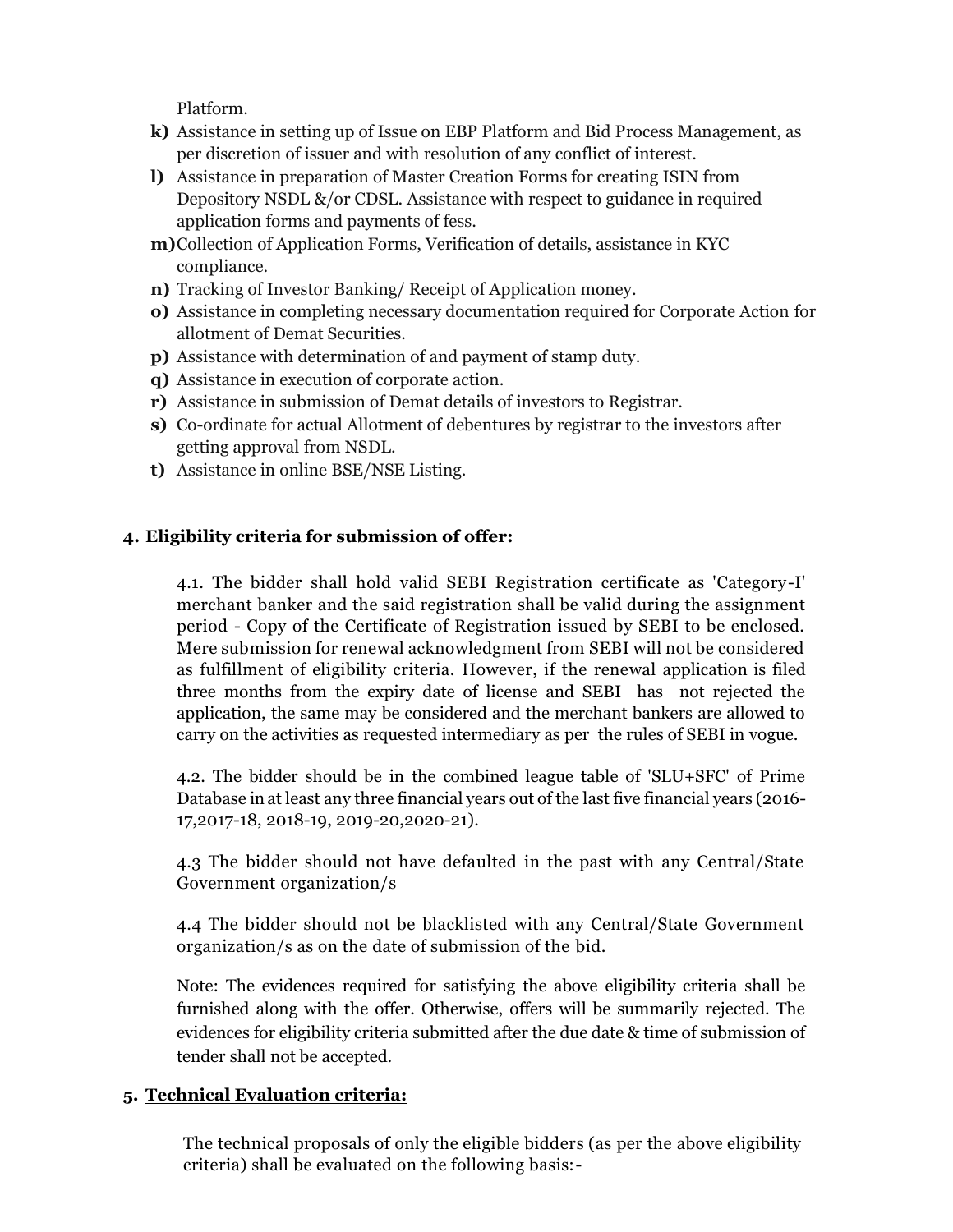| <b>S. No.</b> | <b>Evaluation Criteria</b>                                                                                                                                                                                                                                                                                                                                                                                                                                                                                                                                                                                                                                                                                                                                                                                                                                                                                                             | <b>Marks</b> |
|---------------|----------------------------------------------------------------------------------------------------------------------------------------------------------------------------------------------------------------------------------------------------------------------------------------------------------------------------------------------------------------------------------------------------------------------------------------------------------------------------------------------------------------------------------------------------------------------------------------------------------------------------------------------------------------------------------------------------------------------------------------------------------------------------------------------------------------------------------------------------------------------------------------------------------------------------------------|--------------|
| 1.            | Past experience of the bidder as transaction advisor and/or<br>merchant banker/arranger for bond issuances of SLUs<br>(including SFIs) during last five financial years (i.e.2016-17,<br>2017-18, 2018-19, 2019-20 and 2020-21).                                                                                                                                                                                                                                                                                                                                                                                                                                                                                                                                                                                                                                                                                                       | 30           |
|               | 1 a) 5 bond issues -30 marks<br>1 b) 3 bond issues-20 marks<br>1 c) 1 bond issue -10 marks                                                                                                                                                                                                                                                                                                                                                                                                                                                                                                                                                                                                                                                                                                                                                                                                                                             |              |
| 2.            | Past experience of the bidder as transaction advisor and/or<br>merchant banker/arranger for bond issuances of SLUs<br>(including SFIs) during last five financial years (i.e.2016-17,<br>2017-18, 2018-19, 2019-20 and 2020-21).<br>Total bond issue                                                                                                                                                                                                                                                                                                                                                                                                                                                                                                                                                                                                                                                                                   | 20           |
|               | 2 a) of Rs. 2000 crore and above-20 marks<br>2 b) of Rs.1000 crore and above-10 marks<br>2 c) of Rs. 500 crore and above-5 marks                                                                                                                                                                                                                                                                                                                                                                                                                                                                                                                                                                                                                                                                                                                                                                                                       |              |
| 3.            | Technical approach, work plan and methodology for the<br>Assignment                                                                                                                                                                                                                                                                                                                                                                                                                                                                                                                                                                                                                                                                                                                                                                                                                                                                    | 20           |
| 4.            | Key experts proposed for the assignment which shall<br>comprise of the following:-<br>- <b>Team Leader</b> having CA or MBA or post graduation in<br>finance as qualification and atleast 10 years of experience<br>in debt capital market (15 marks)<br>Specialised experience in advisory and/or fund raising<br>through bonds for SLUs (including SFIs) during the last<br>three financial years (i.e.2018-19, 2019-20 and 2020-21)<br>and also current financial year 2021-22 till date (5 marks)<br>Total (20marks)<br>- Finance Expert having CA or MBA or post graduation<br>in finance as qualification and atleast 5 years of experience<br>in debt capital market (7 marks)<br>Specialised experience in advisory and/or fund raising<br>through bonds for SLUs (including SFIs) during the last<br>three financial years (i.e. 2018-19, 2019-20 and 2020-21)<br>and also current financial year 2021-22 till date (3 marks) | 30           |
|               | Total (10 marks)<br>Total                                                                                                                                                                                                                                                                                                                                                                                                                                                                                                                                                                                                                                                                                                                                                                                                                                                                                                              | 100          |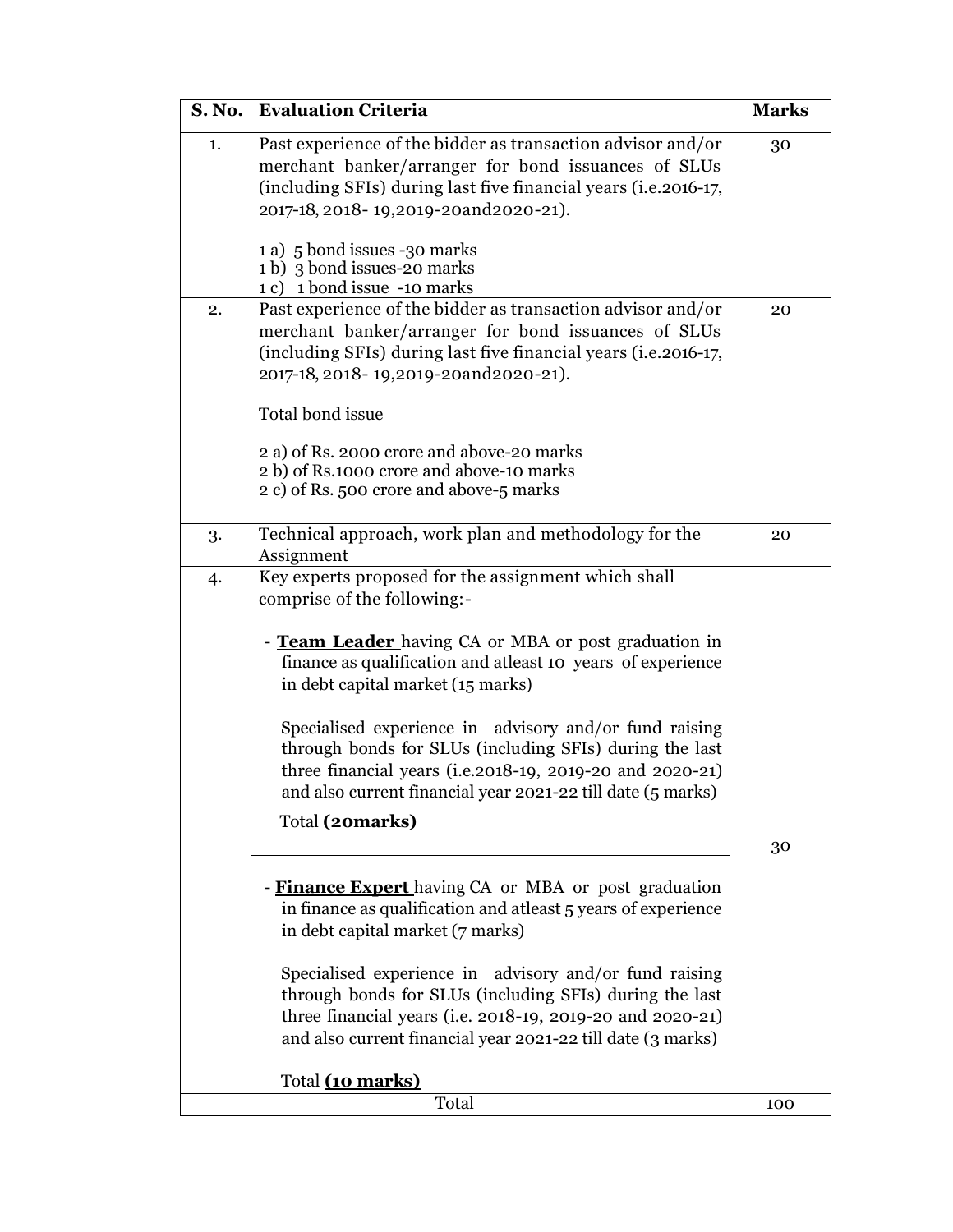#### **6. Selection process**

- **a.** The final selection of the transaction advisor shall be done based on the **quality and cost based selection (QCBS) method.**
- b. Theweightsgiventothetechnical(T)andfinancial(F)proposalsareasfollows:-

#### **T=0.80 F=0.20**

Proposals will be ranked according to the combined technical (St) and financial (Sf) scores using the weights ( $T =$  the weight given to the Technical Proposal;  $F =$  the weight given to the Financial Proposal;  $T + F = 1$ ) as following:  $S = St x T\% + Sf$ xF%.

- c. The technical scores of the bidders will be as per the technical evaluation criteria defined above. The decision of Kerala Rail Development Corporation Ltd with respect to the technical evaluation and scores will be final and binding.
- d. The lowest evaluated Financial Proposal (Fm) will be given the maximum financial score (Sf) of100.

The formula for determining the financial scores (Sf) of all other Proposals will be calculated as following:

 $Sf = 100 \text{ x Fm/F}$ , in which "Sf" is the financial score, "Fm" is the lowest price, and "F" the price of the proposal under consideration.

### **7. Tenure of the assignment:**

The tenure of the assignment shall be one year. However, the said tenure may be extended on the mutual agreement between both the parties. The selected advisor shall commence its services on the issuance of mandate/appointment letter by KRDCL.

### **8. Submission and opening of the proposals:**

8.1 The proposal should be stamped and signed by the authorized official of the bidder. The minimum financial bid of the proposal should be Rs.1.

8.2 The physical/hard copy of the proposal shall be submitted by the bidders at the office of Kerala Rail Development Corporation Ltd by 01st November 2021 (Friday), 5 pm. The online submission of the proposal is not allowed.

The address for submission of the proposal is as follows:-

Kerala Rail Development Corporation Ltd 5 th Floor Trans Tower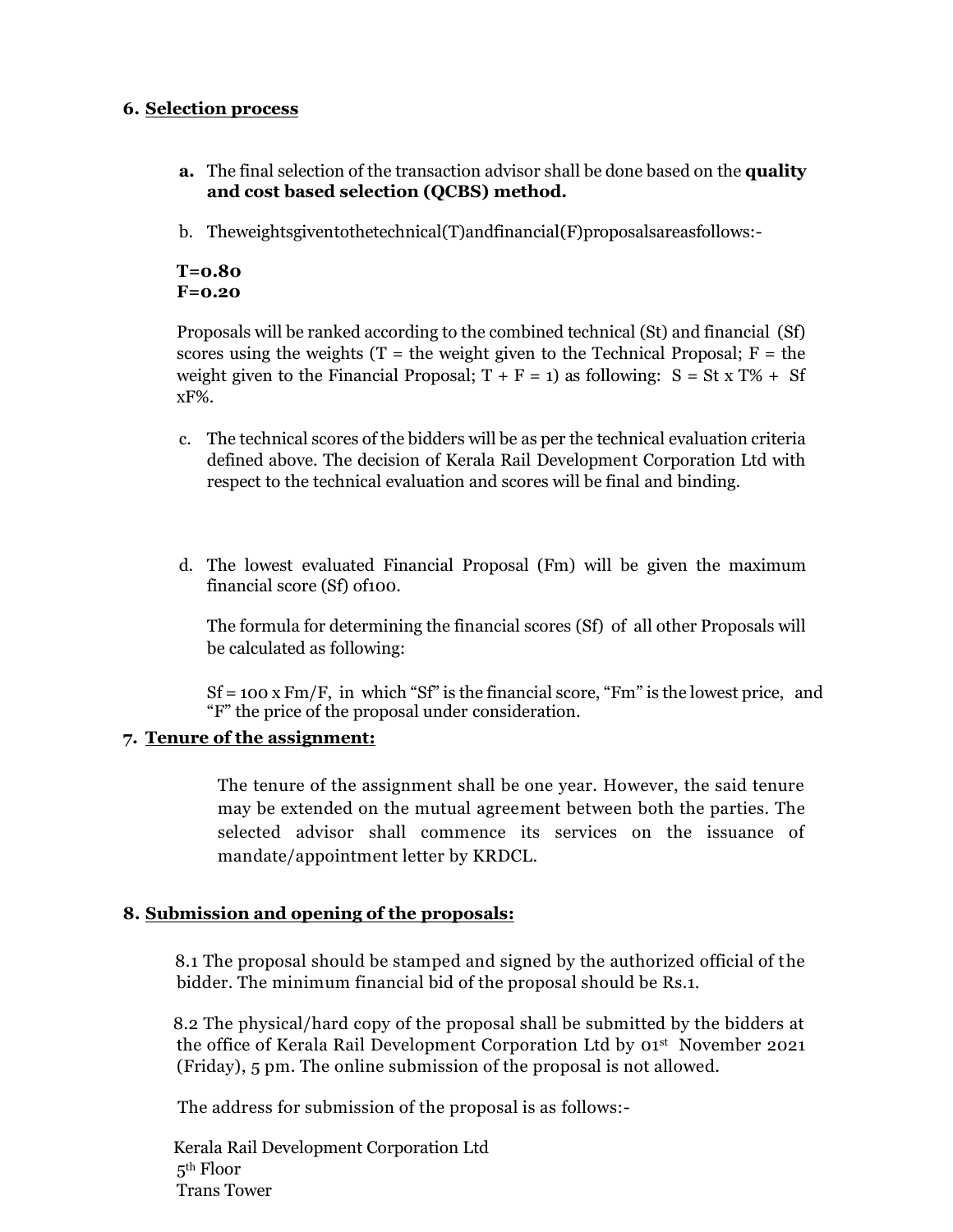Vazhuthacaud Thycaud P.O Thiruvananthapuram-14

8.3 The proposal should be submitted in two parts as follows:-

- a) Part A–Technical proposal as per annexure I
- b) Part B Financial proposal as per annexure II

Both the proposals should be sealed properly in separate envelops and both the envelopes (i.e. Technical proposal and Financial proposal) should be inserted in a single envelope which should be sealed properly before submission.

8.4 The bids shall be opened on 3rd November 2021 at 4.00 pm at the office of Kerala Rail Development Corporation Ltd. The technical bids will be opened first and after the completion of technical evaluation, financial bids will be opened. The financial bids of only technically qualified bidders will be opened. The date for opening of the financial proposals will be informed at a later stage.

- 9. **Right to reject any or all Proposals:** Notwithstanding anything contained herein before, K-Rail reserves the right to accept or reject any or all proposal(s) and to annul the selection process at any time without assigning any reasons there for and with out any liability or any obligation whatsoever for such acceptance or rejection or annulment.
- 10. Formation of joint venture/consortium for submission of the proposal is not allowed.
- 11. **Clarifications:** Any prospective bidder may, in writing seek clarifications from the K-Rail in respect of the RFP document by  $27<sup>th</sup>$  October, 2021, 5 PM. K-Rail reserves the right not to respond to any/all queries raised or clarifications sought if, in their opinion and at their sole discretion, they consider that it would be inappropriate to do so or do not find any merit in it. The e-mail id for seeking clarifications is [krdclgok@gmail.com](mailto:krdclgok@gmail.com)

#### **12.Conflict of interest**

It is clarified that no conflict of interest will be assumed if the transaction advisor appointed under this RFP intends to apply under the separate RFP to be issued by K-Rail at a later stage for appointment of merchant banker for the bond issuance and the selected transaction advisor shall remain eligible to participate in the same.

#### **13. Proposal validity**

The proposal must remain valid till 90 days after the proposal submission deadline.

#### **14.Financial terms**

a. The Financial Proposal shall take into account all costs and expenses but shall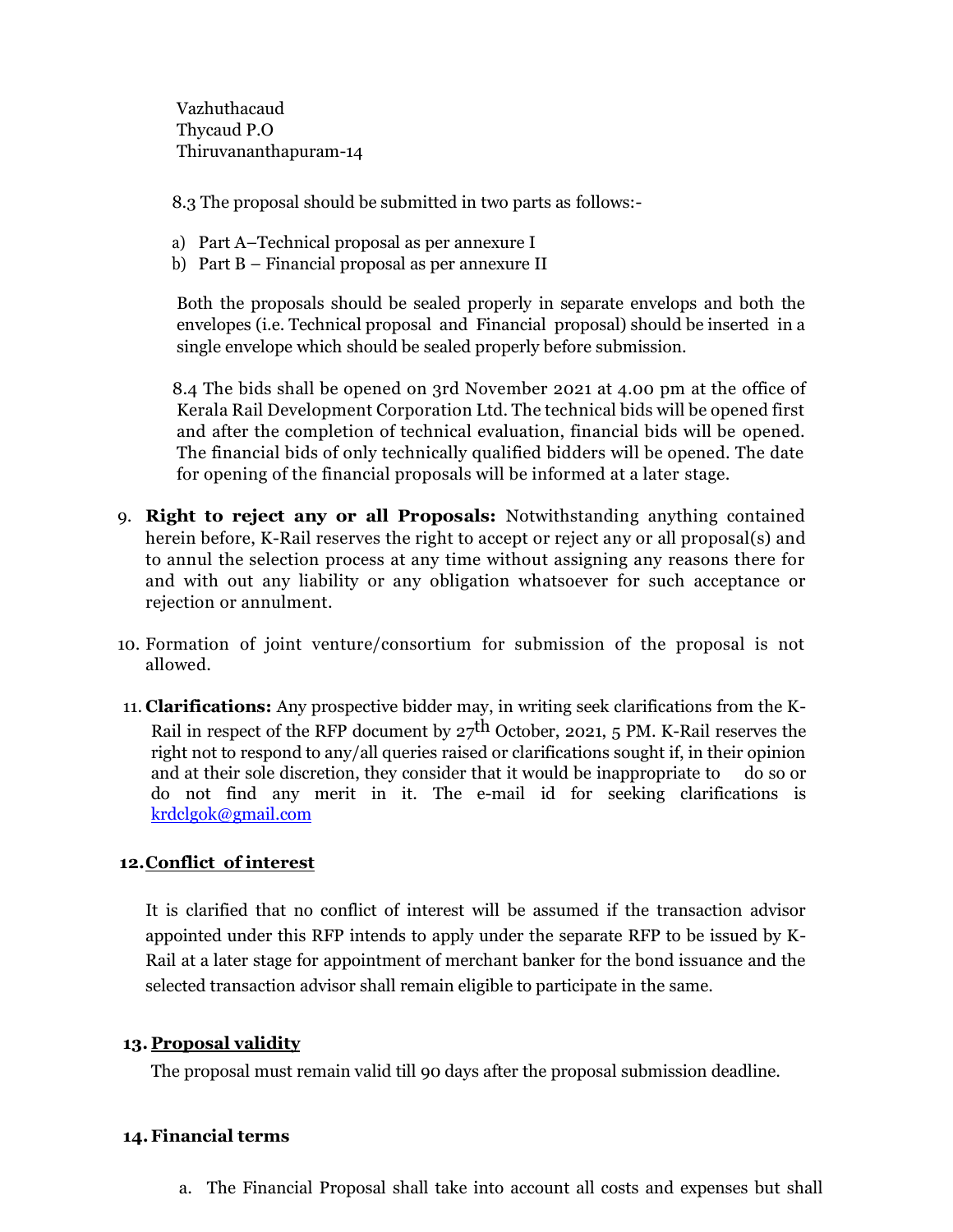exclude applicable taxes/GST, which shall be paid extra by the K-Rail at prevailing rates. For the avoidance of doubt, it is clarified that applicable taxes/GST shall be deemed to be excluded in the Financial Proposal. Further, all payments shall be subject to deduction of taxes at source as per applicable laws.

- b. Any bid below Re 1 (exclusive of applicable taxes/GST) will be considered as invalid and will be rejected.
- c. Full bid amount will be paid on completion of scope of service.
- d. Performance guarantee: 10% of the contract value or Rs.1 lakh whichever is higher. The successful bidder shall submit the Performance Guarantee (PG) in any of the following forms, amounting to 10% of the contract value or Rs.1 lakh whichever is higher.
	- i. A deposit of Cash,
	- ii. Irrevocable Bank Guarantee
	- iii. Government Securities including State Loan Bonds at 5 percent below the market value.
	- iv. Lien Marked FD Receipts, Pay Orders, Demand Drafts and Guarantee Bonds. These forms of Performance Guarantee could be either of the State Bank of India or of any of the Nationalized Banks.
	- v. Guarantee Bonds executed or Deposits Receipts tendered by all Scheduled Banks.
	- vi. A Deposit in the Post Office Saving Bank.
	- vii. A Deposit in the National Savings Certificates.
	- viii. Twelve years National Defence Certificates.
	- ix. Ten years Defence Deposits.
	- x. National Defence Bonds and
	- xi. Unit Trust Certificates at 5 percent below market value or at the face value whichever is less.

The Performance Guarantee shall be submitted by the successful bidder after the issuance of the Letter of Acceptance (LOA), but before signing of the contract agreement. This P.G. shall be initially valid upto the stipulated date of completion plus 60 days beyond that. In case the time for completion of work gets extended the contractor shall get that validity of P.G. extended to cover such extended time for completion of work plus 60 days. e) The Performance Guarantee (PG) shall be released after physical completion of the work based on 'Completion Certificate' issued by the competent authority stating that the contractor has completed the work in all respects satisfactorily. The security deposit shall be released only after expiry of the maintenance period and after passing the final bill based on 'No Claim Certificate' from the contractor. Whenever the contract is rescinded, the Security Deposit shall be forfeited and the Performance Guarantee shall be en-cashed.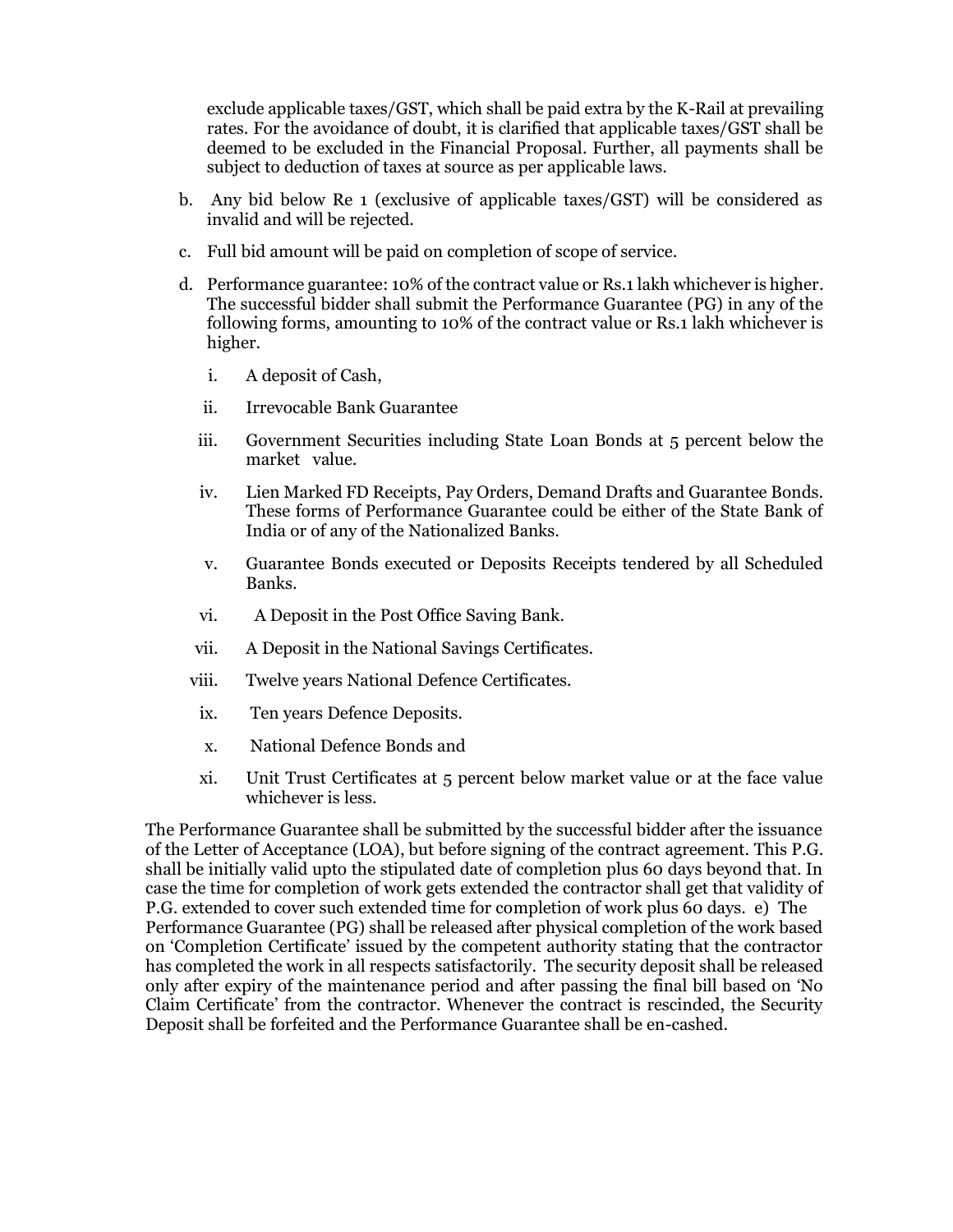### **Annexure – I**

### **Technical proposal (Part A)**

The technical proposal shall comprise of the following documents:-

- 1. Category I merchant banking license from SEBI
- 2. League table of 'SLU+SFC' of Prime Database for the last five financial years (2016- 17,2017-18, 2018-19, 2019-20,2020-21)
- 3. Undertaking with respect to point no.4.3 and 4.4 of the eligibility criteria
- 4. Authorization letter/power of attorney/resolution passed by the board of directors or any committee to determine the signing power of the official signing the proposal
- 5. Details of completed assignments undertaken by the bidder as transaction advisor and/or merchant banker/arranger for bond issuances of SLUs (including SFIs) during last five financial years (i.e. 2016-17, 2017-18, 2018-19, 2019-20 and 2020-21)as per the following format along with the mandate letters/completion letters or any other proof of work completion.

| S. No. Name of the SLU/SFI | Details of work undertaken | Amount<br>of issue |
|----------------------------|----------------------------|--------------------|
|                            |                            |                    |

- 6. Technical approach, work plan and methodology for the assignment **in maximum 10pages**
- 7. CV of team leader and finance expert proposed for the assignment (signed both by bidder and expert).